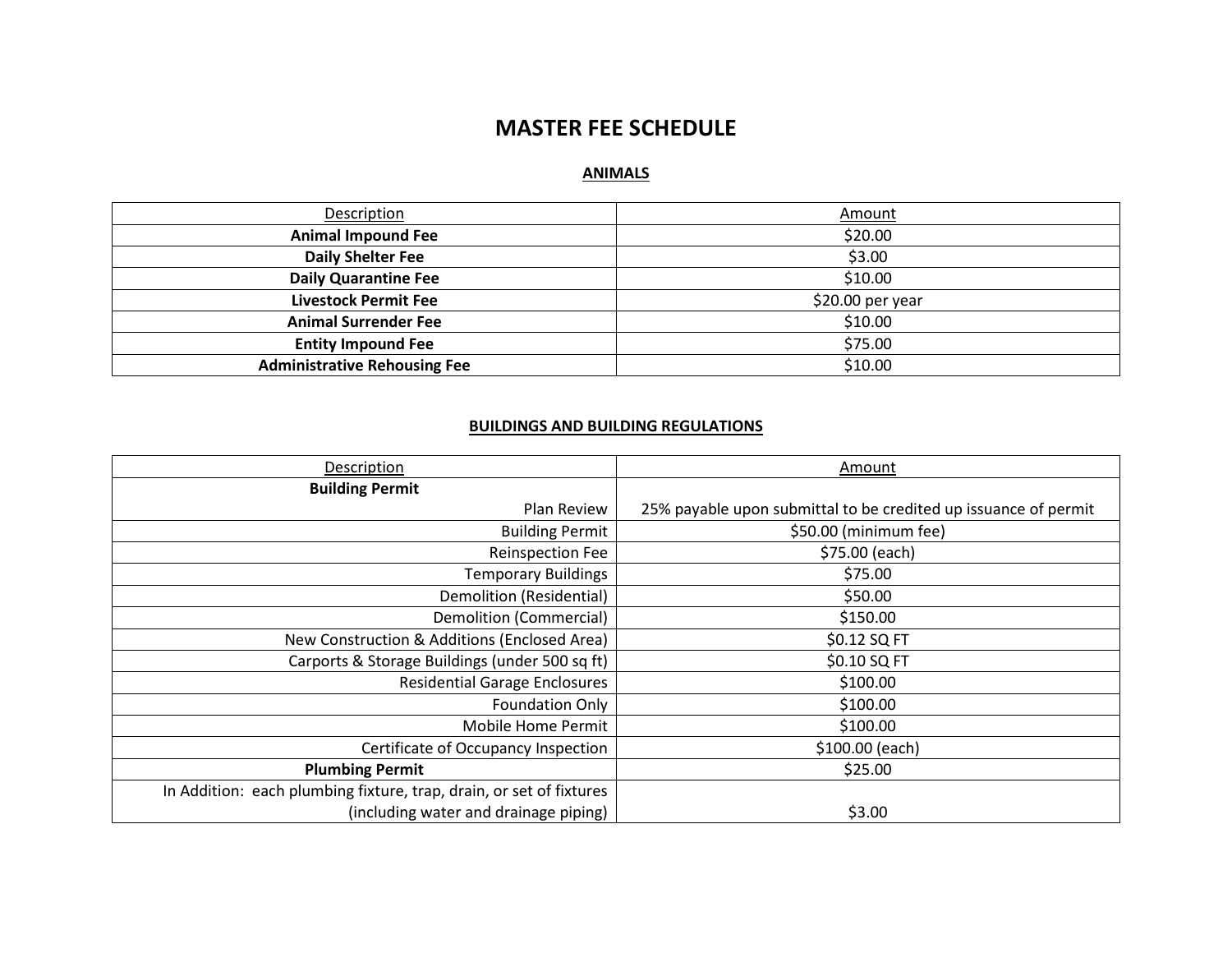| \$10.00               |
|-----------------------|
| \$10.00               |
| \$25.00               |
| \$5.00                |
| \$25.00               |
| \$25.00               |
| \$25.00               |
| \$50.00 (each)        |
| \$50.00 (each)        |
| \$50.00 (minimum fee) |
| \$75.00               |
| \$10.00               |
| \$15.00               |
| \$50.00               |
|                       |
| \$3.00                |
| \$10.00               |
| \$25.00               |
| \$10.00               |
| \$50.00               |
| \$50.00 (each)        |
| \$25.00               |
| \$100.00              |
| \$100.00              |
| \$750.00              |
|                       |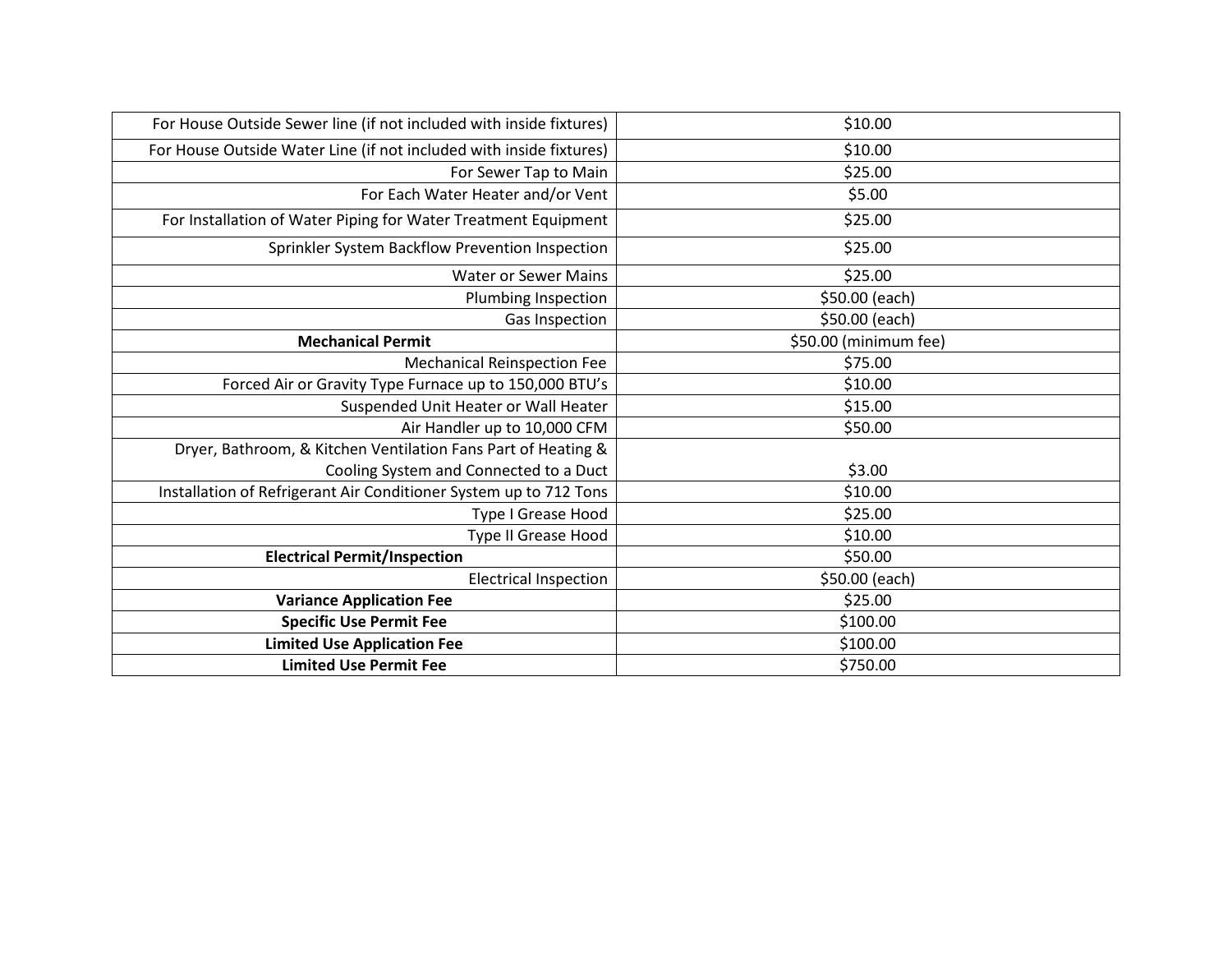# **BUSINESSES**

| Description                | Amount              |
|----------------------------|---------------------|
| <b>Peddler's Permit</b>    | \$5.00 per day      |
|                            | \$10.00 for 7 days  |
|                            | \$20.00 for 30 days |
|                            | \$75.00 for 1 year  |
| <b>Hotel Occupancy Tax</b> | 7%                  |
| <b>Franchise Fee</b>       |                     |

# **EMERGENCY SERVICES**

| Description             | Amount                |
|-------------------------|-----------------------|
| <b>Accident Reports</b> | <u>\$6.00</u>         |
| <b>Golf Cart Permit</b> | \$20.00 Every 2 Years |
|                         |                       |

# **ENVIRONMENT**

| <b>Description</b>               | Amount |
|----------------------------------|--------|
| <b>Abatement of Weeds, etc.:</b> |        |
| <b>Residential Property</b>      |        |
| Non-Residential Property         |        |

#### **FIRE PREVENTION AND PROTECTION**

| Description        | Amount  |
|--------------------|---------|
| <b>Burn Permit</b> | \$25.00 |
|                    |         |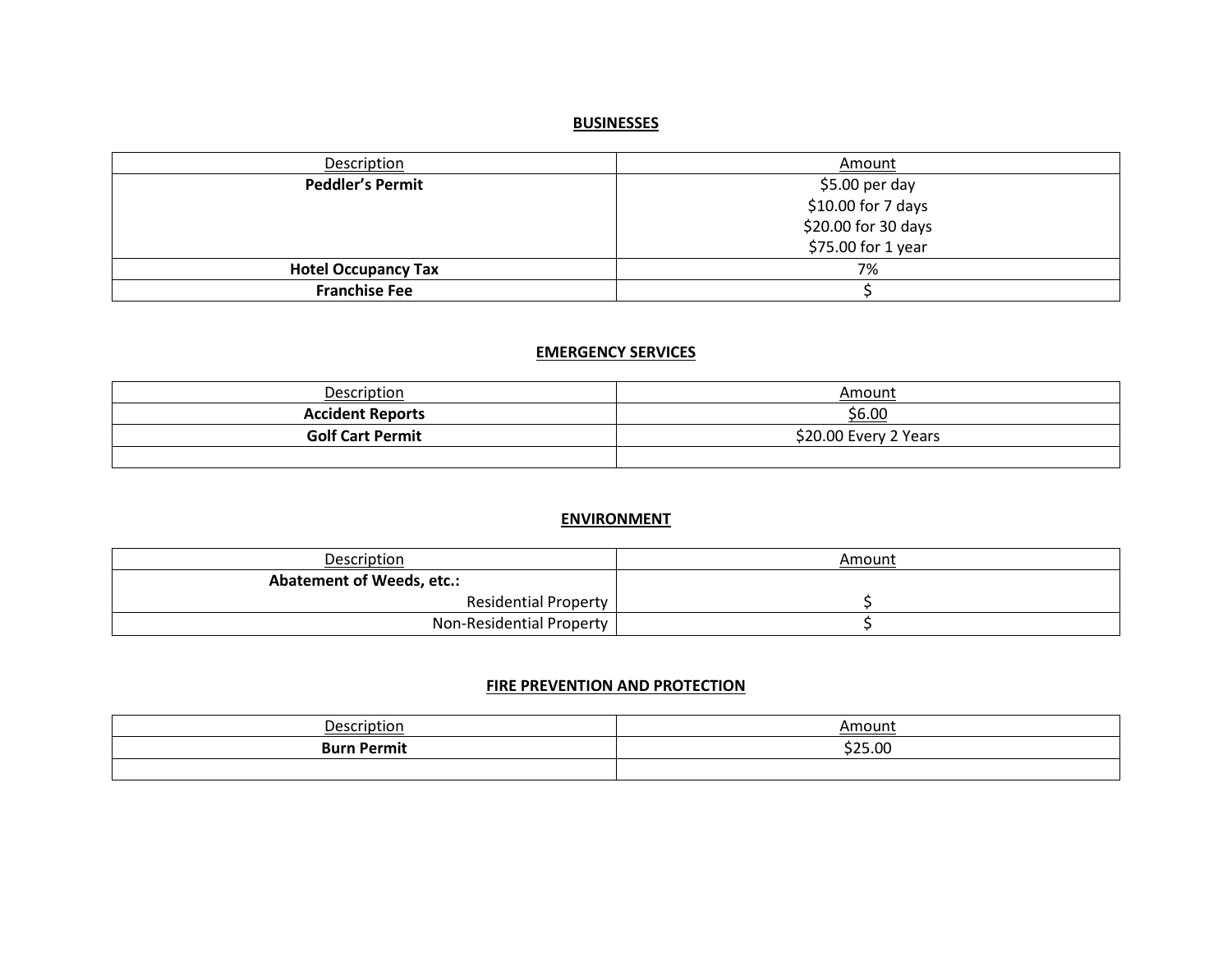## **MISCELLANEOUS**

| Description                                                    | Amount                                                           |
|----------------------------------------------------------------|------------------------------------------------------------------|
| <b>Alcohol Permit Fees</b>                                     | 1/2 of fees set forth by the Texas Alcoholic Beverage Commission |
| <b>Document Processing &amp; Recording Fee</b>                 | \$50.00                                                          |
| <b>Public Information Fees:</b>                                |                                                                  |
| <b>Standard Paper Copy</b>                                     | \$0.10 per page (over 50 pages)                                  |
| Non Standard Size Copy                                         | <b>Actual Cost</b>                                               |
| <b>Magnetic Tape</b>                                           | <b>Actual Cost</b>                                               |
| Data Cartridge                                                 | <b>Actual Cost</b>                                               |
| <b>Tape Cartridge</b>                                          | <b>Actual Cost</b>                                               |
| Rewritable CD (CD-RW)                                          | \$1.00                                                           |
| Non-rewritable CD (CD-R)                                       | \$1.00                                                           |
| Digital Video Disk (DVD)                                       | \$3.00                                                           |
| Flash Drive or Other Electronic Media                          | <b>Actual Cost</b>                                               |
| <b>VHS Video Cassette</b>                                      | \$2.50                                                           |
| <b>Audio Cassette</b>                                          | \$1.00                                                           |
| Over Sized Paper Copy (not including maps or photographs       | \$0.50 each                                                      |
| Specialty Paper (Mylar, blueprint, blueline, map, photographic | <b>Actual Cost</b>                                               |
| Labor Charge:                                                  |                                                                  |
| Programming                                                    | \$28.50 per hour                                                 |
| For Locating, Compiling, and Reproducing                       | \$15.00 per hour                                                 |
| <b>Remote Document Retrieval</b>                               | <b>Actual Cost</b>                                               |
| <b>Computer Resource Charge:</b>                               |                                                                  |
| Mainframe                                                      | \$\$10.00 per CPU minute                                         |
| Midsize                                                        | \$1.50 per CPU minute                                            |
| Client/Server System                                           | \$2.20 per clock hour                                            |
| PC or LAN                                                      | \$1.00 per clock hour                                            |
| Postage and Shipping Charge                                    | <b>Actual Cost</b>                                               |
|                                                                |                                                                  |
| <b>Certified Birth Certificate</b>                             | \$23.00                                                          |
| <b>Certified Death Certificate</b>                             | \$21.00 for first/\$4.00 each additional                         |
| <b>Convenience Station Permit</b>                              | \$34.00                                                          |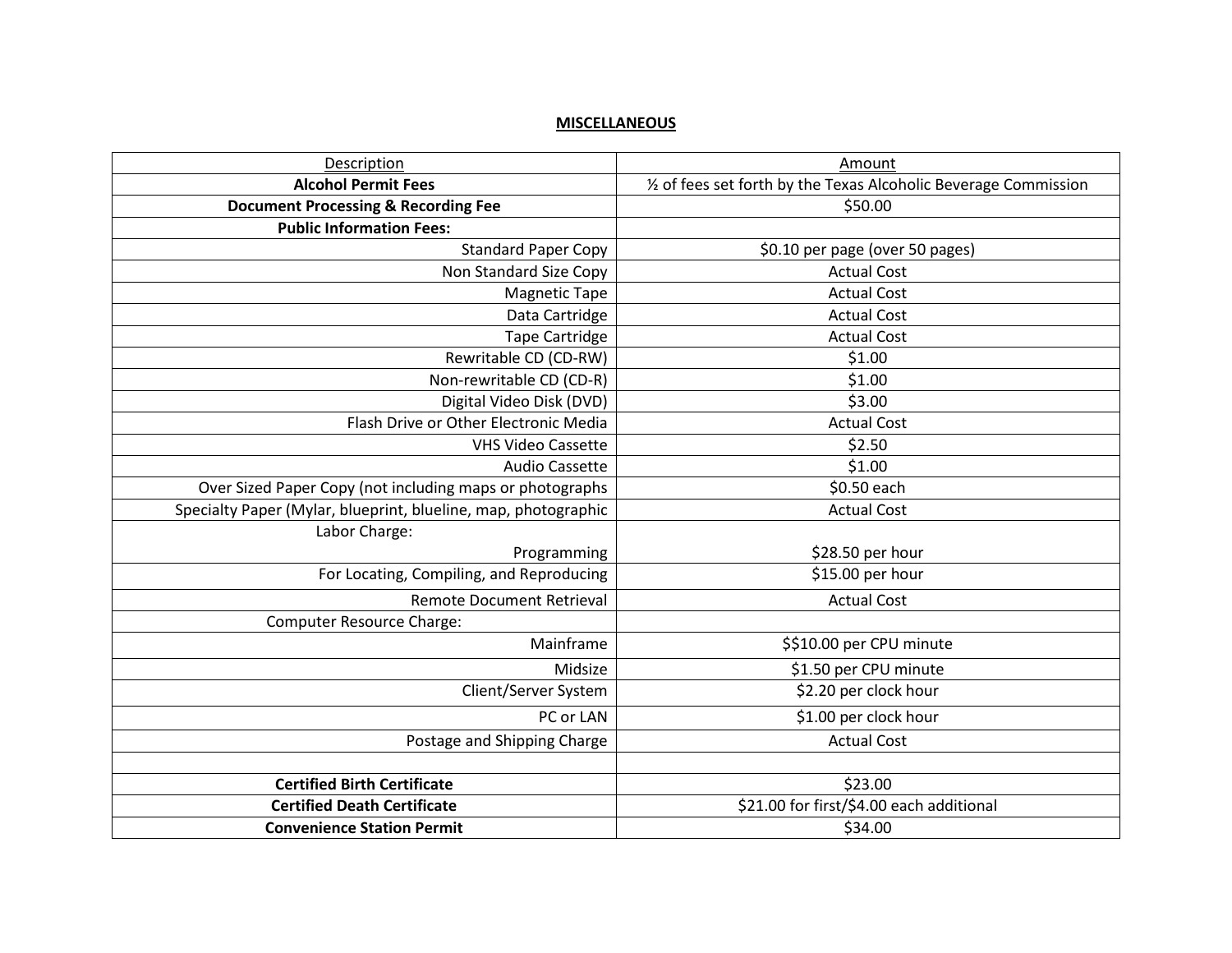## **MUNICIPAL COURT**

| Description                                                              | Amount  |
|--------------------------------------------------------------------------|---------|
| Special Expense for Issuance and Service of Warrant of Arrest            | \$50.00 |
| <b>Special Expense for Processing Request for Driver's Safety Course</b> | \$10.00 |
| <b>Municipal Court Building Security Fee</b>                             | \$3.00  |
| <b>Municipal Court Technology Fee</b>                                    | \$4.00  |

#### **PARKS AND RECREATION**

| Lake Lot Lease              | \$300.00 |
|-----------------------------|----------|
| <b>Airport Hangar Lease</b> |          |
| <b>Boat Dock Permit</b>     | \$50.00  |
| <b>Recreation Permit</b>    | \$20.00  |

# **SOLID WASTE**

| Description                 | Amount   |
|-----------------------------|----------|
| <b>Residential:</b>         |          |
| First 96 Gallon Polycart    | \$18.64  |
| <b>Each Additional Cart</b> | \$8.50   |
| <b>Commercial:</b>          |          |
| First 96 Gallon Polycart    | \$20.09  |
| Each Additional Cart        | \$8.50   |
| 2 Yard:                     |          |
| 1X                          | \$73.08  |
| 2X                          | \$135.19 |
| 3 Yard:                     |          |
| 1X                          | \$100.48 |
| 2X                          | \$185.89 |
|                             |          |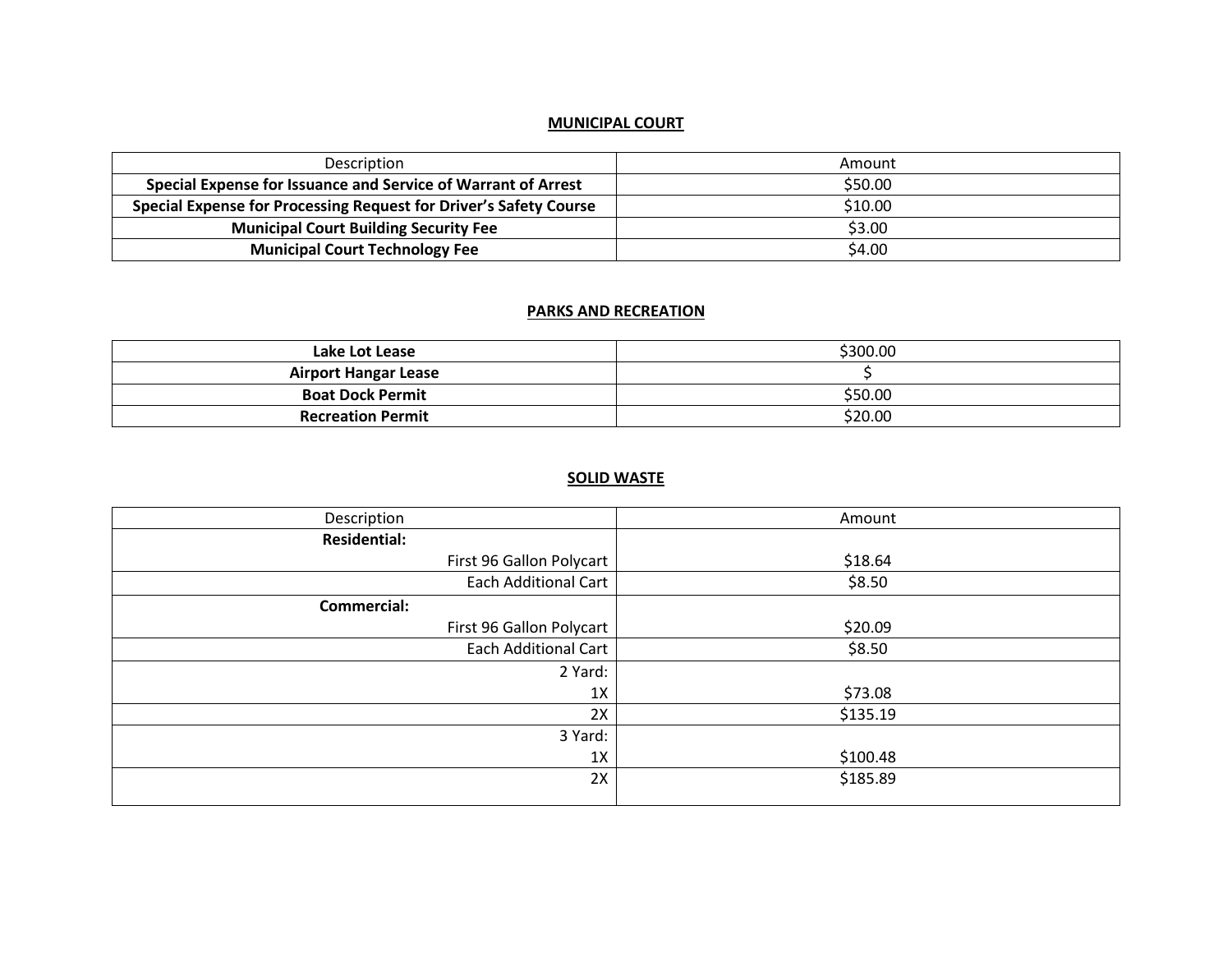| 6 Yard:                   |          |
|---------------------------|----------|
| 1X                        | \$164.40 |
| 2X                        | \$304.15 |
| 8 Yard:                   |          |
| 1X                        | \$209.96 |
| 2X                        | \$388.44 |
| Extra Pickup 2 Yard       | \$57.38  |
| Extra Pickup 3 Yard       | \$64.55  |
| Extra Pickup 6 Yard       | \$78.89  |
| Extra Pickup 8 Yard       | \$93.24  |
| Deliver and Removal Fees: |          |
| 2 Yard                    | \$57.38  |
| 3 Yard                    | \$57.38  |
| 6 Yard                    | \$57.38  |
| 8 Yard                    | \$57.38  |

## **UTILITIES**

| Description           | Amount     |
|-----------------------|------------|
| <b>Water Tap Fee:</b> |            |
| $\frac{3}{4}$ Inch    | \$651.00   |
| 1 Inch                | \$850.00   |
| $1\%$ Inch            | \$1,092.00 |
| 2 Inch                | \$1,874.25 |
| 3 Inch                | \$3000.00  |
| 4 Inch                | \$4000.00  |
|                       |            |
|                       |            |